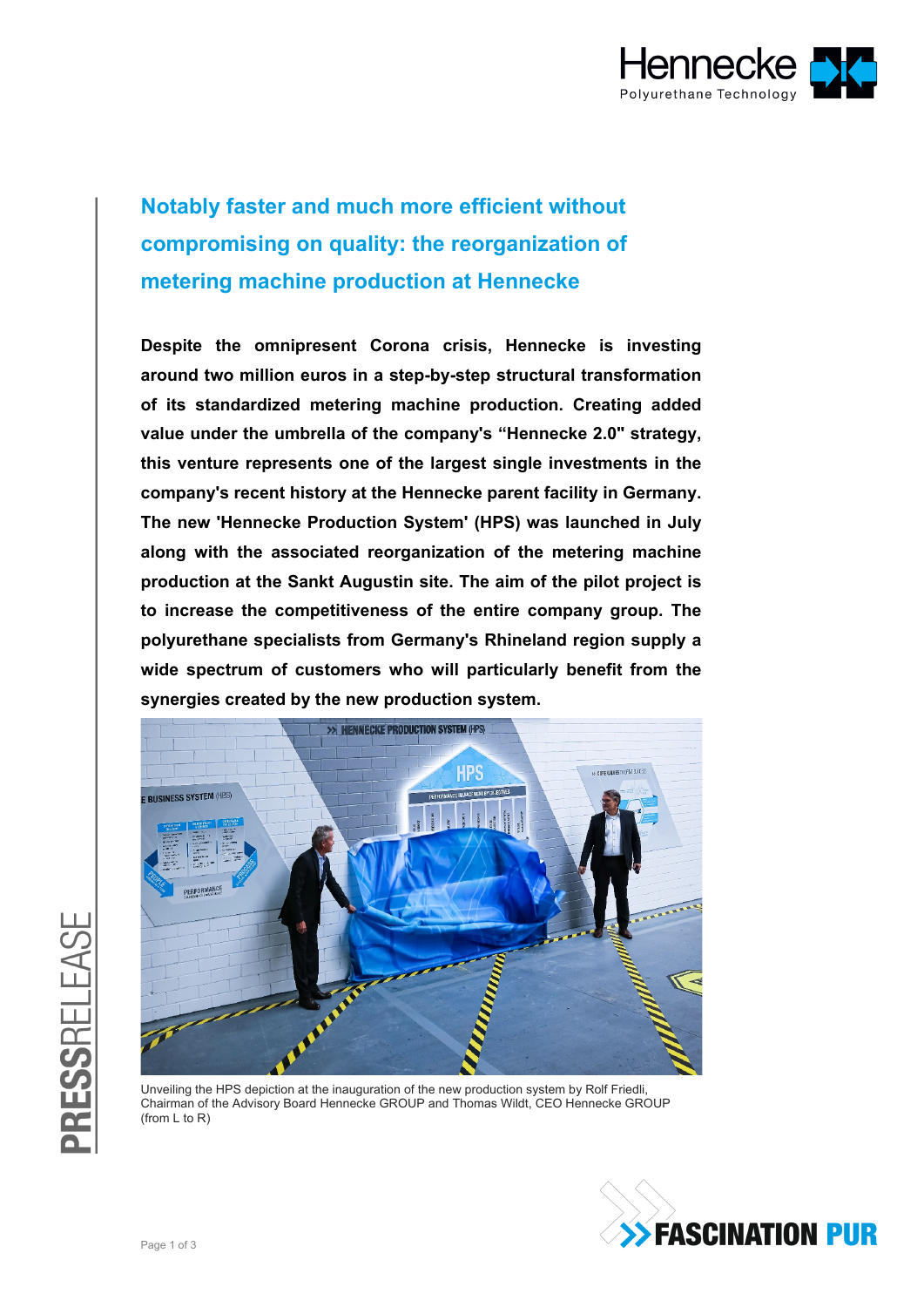

Thomas Wildt, CEO of the Hennecke Group, summarized the importance of the new production system: "The aim of the new Hennecke Production System is to ensure a sustainable, successful future for the Sankt Augustin site by combining practical methods and design principles for optimum efficiency". In effect, the set of measures for metering machine production at Hennecke's parent facility play a decisive role in the gradual realignment of the Hennecke organization worldwide. Here the polyurethane specialist is unbundling its organizational complexity: as of 2019, the machines that were previously designed and built at several sites in parallel are now being produced at only one of the company's four centers of excellence. The development, design and manufacture of all high and low-pressure polyurethane machines and all available mixhead systems have been consolidated at the German headquarters in Sankt Augustin - these represent the cornerstone of the entire portfolio, as well as thousands of processing systems worldwide.

The HPS is a modernized version of the well-known lean production systems and its content has been tailored specifically to the entire Hennecke organization. The system is a methodology for production, and at the same time represents the culture of the future for Hennecke GmbH and the international Hennecke GROUP. The main added-value of the HPS lies in the interlinking of the different production areas, which allows for a synchronized, waste-free production that is aligned with customer demand. Here the focus is on reducing stocks and downtimes and on maximizing quality and adherence to delivery dates, as well as using assembly space to add value. Besides establishing a set of process rules to ensure smooth order processing, essential improvements have been made to the production layout. The required reorganizational measures have been successfully implemented despite the adversities caused by the Corona crisis. These include putting the infrastructure into operation and setting up the new work spaces. Even though completion of all the individual measures is planned for the final quarter of 2020, the changes are already clearly apparent. Removing the partition walls and making a distinct separation between the areas for assembly and material supply have created maximum adaptability for a freely configured and flexibly designed flow production of largely standardized individual metering machines and their assemblies. Separate areas are also dedicated to pre-assembly and customization.

The completion of these major reorganization measures represents an important milestone for Hennecke in the successive transformation to a center of added-